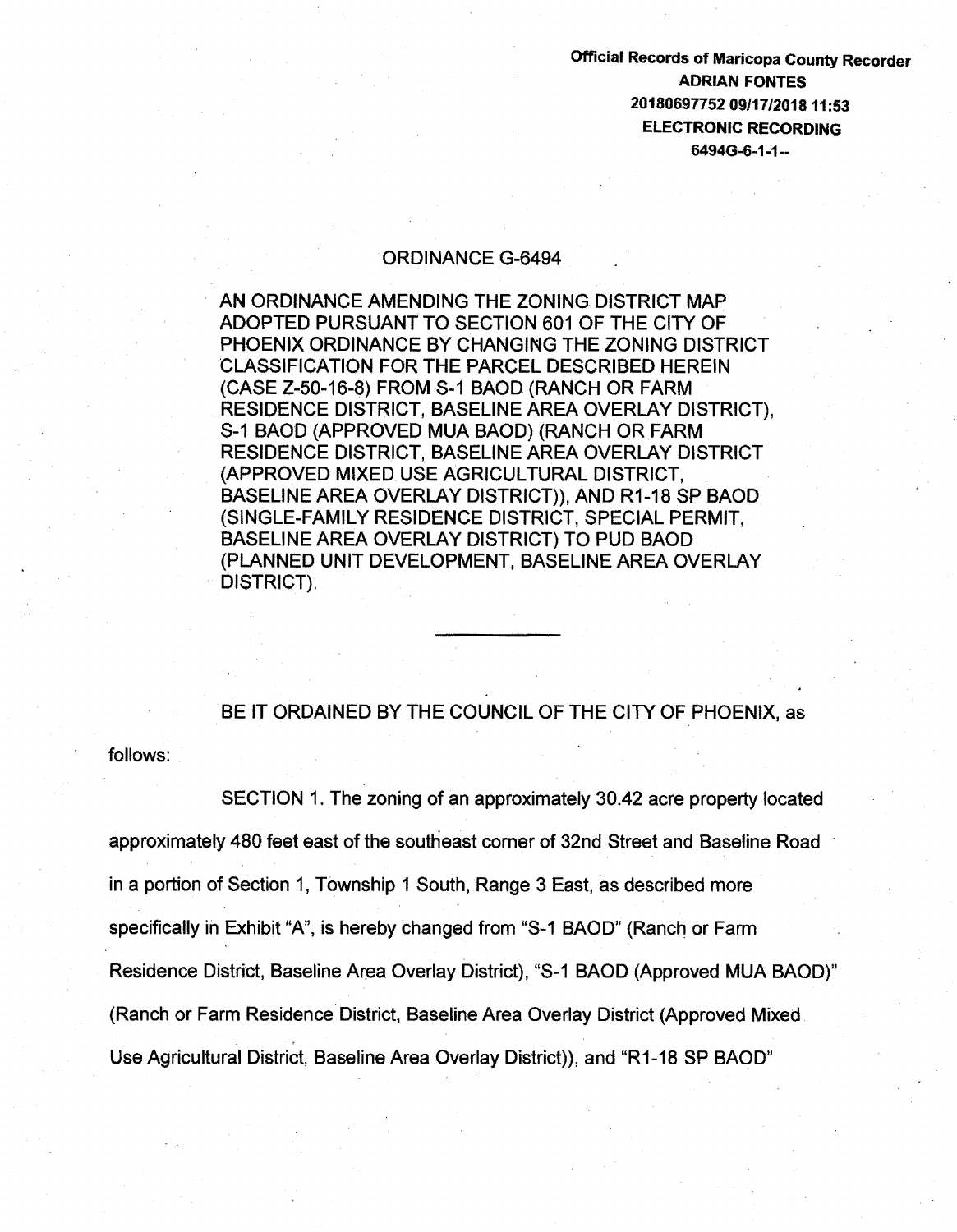(Single-Family Residence District, Special Permit, Baseline Area Overlay District) to "PUD BAOD" (Planned Unit Development, Baseline Area Overlay District) ..

SECTION 2: The Planning and Development Director is instructed to

modify the Zoning Map of the City of Phoenix to reflect this use district classification change as shown in Exhibit "B".

SECTION 3. Due to the site's specific physical conditions and the use

district applied for by the applicant, this rezoning is subject to the following stipulations, .

violation of which shall be treated in the same manner as a violation of the City of

Phoenix Zoning Ordinance:

- 1. An updated Development Narrative for the Gardener's Enclave PUD reflecting the changes approved through this request shall be submitted to the Planning and Development Department within. 30 days of City Council approval of this request. The updated Development Narrative shall be consistent with the Development Narrative date stamped May 22, 2018, as modified by the following stipulations:
	- a. Page 19, Section F.2.c, 1st Sentence: Replace with the following: "The following commercial accessory uses are permitted in the commercial component of the PUD area as defined on the Conceptual Land Use Plan."
	- b. Page 22, Projections, Closed Projections: Add text to development standard as follows and update Comparison Reference Table accordingly: "These provisions shall not apply to front-loaded garages."
	- c.  $\cdot$  Page 32, Section H.3.a, 2nd & 3rd Sentence: Replace with the following: "Architectural styles permitted within Gardener's Enclave shall include a minimum of three of the following options: Farmhouse; Craftsman, Prairie and/or Ranch style homes. Architectural styles prohibited include Tuscan or Spanish styles which have dominated the surrounding vicinity. Elevations shall be reviewed and approved by the Single-Family Design Advisor for compliance with these design guidelines."
	- d. Page 44, Section H.10, Last Sentence: Update minimum required sustainability practices from two to three.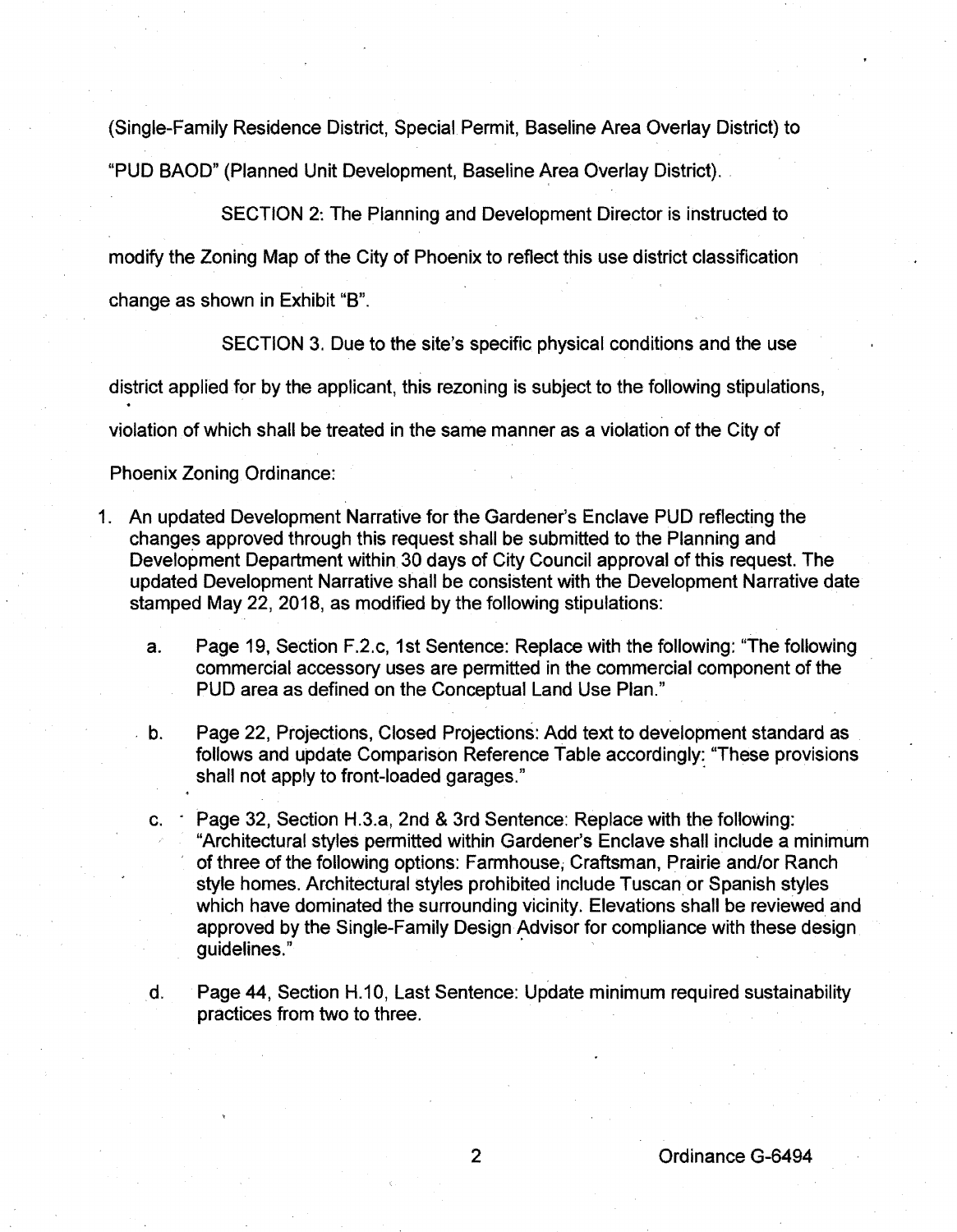- e. Page 59, Landscape Development Standards (Commercial), Trees (Baseline Road): Delete standard: "Fifty (50) feet".
- f. Renumber the Table of Contents to make Section H.12 the new Section I, renumber Sections H.12.a-e to 1.1-5, make Section H.8.f the new Section 1.6, make Section H.13 the new Section J, and update the PUD text accordingly.
- 2. Building elevations. shall be reviewed and approved by the Single-Family Design Advisor for compliance with the Design Guidelines of the PUD, with specific regard to the building style requirements in Section H.3, Architecture and Building Materials, of the PUD Development Narrative.
- 3. The developer shall dedicate a 30-foot wide multi-use trail easement (MUTE) along the south side of Baseline Road and construct a minimum 10-foot wide multi-use trail (MUT) within the easement, in accordance with the MAG supplemental detail and as approved by the Parks and Recreation and Planning and Development Departments.
- 4. The developer shall construct all streets within and adjacent to the development with paving, curb, gutter, sidewalk, curb ramps, streetlights, median islands, landscaping and other incidentals, as per plans approved by the Planning and Development Department. All improvements shall comply with all ADA accessibility standards. Nothing in this stipulation shall be construed to require improvements that may be modified or waived by the Subdivision Committee upon approval of a technical appeal or by the approval of a zoning adjustment.
- 5. The property owner shall record documents that disclose the existence, and operational characteristics of Phoenix Sky Harbor International Airport (PHX) to future owners or. tenants of the property. The form and content of such documents shall be according to the templates and instructions provided which have been reviewed and approved by the. City Attorney.
- 6. In the event archaeological materials are encountered during construction, the developer shall immediately cease all ground-disturbing actiyities within a 33-foot radius of the discovery, notify the City Archaeologist, and allow time for the Archaeology Office to properly assess the materials.

SECTION 4. If any section, subsection, sentence, clause, phrase or

portion of this ordinance is for any reason held to be invalid or unconstitutional by the

decision of. any court of competent jurisdiction, such decision shall not affect the validity

of the remaining portions hereof.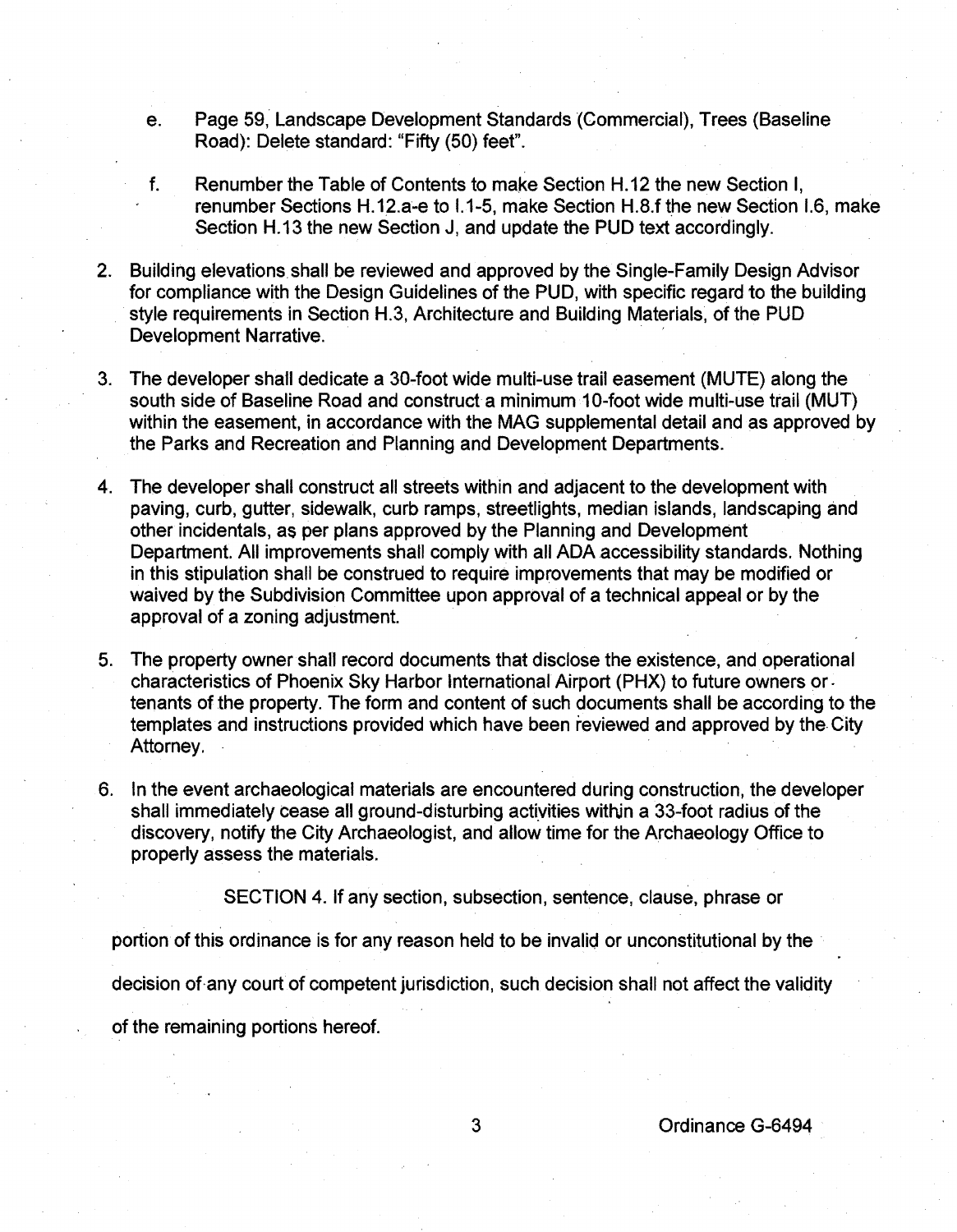PASSED by the Council of the City of Phoenix this 5th day of September,



Exhibits:

A~ Legal Description (1 Page) B- Ordinance Location Map (1 Page)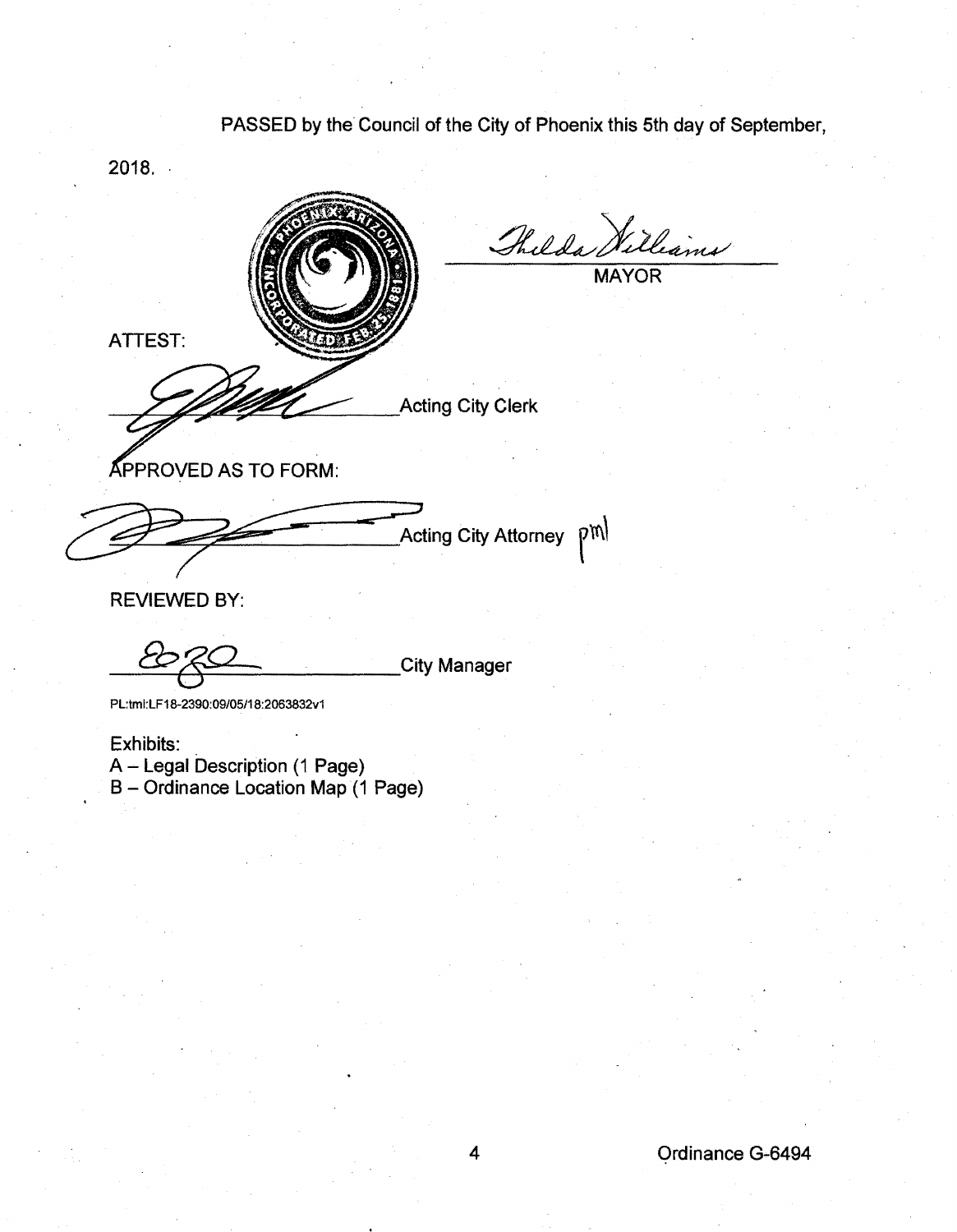## EXHIBIT A

## LEGAL DESCRIPTION FOR Z-50-16-8

THE WEST HALF OF LOT 7 AND THE EAST HALF OF LOT 8, SECTION 1, TOWNSHIP 1 SOUTH, RANGE 3 EAST OF THE GILA AND SALT RIVER MERIDIAN, MARICOPA COUNTY, ARIZONA, ACCORDING TO SUPPLEMENTAL PLAT OF SECTION 1, TOWNSHIP 1 SOUTH, RANGE 3 EAST, MARICOPA COUNTY, ARIZONA, BY UNITED STATES SURVEYOR GENERAL DATED JANUARY 3, 1918.

COMMENCING AT A FOUND PK NAIL AT THE WEST QUARTER CORNER OF SAID SECTION 1, FROM WHICH A FOUND 3/4" IRON PIPE AT THE CENTER OF SAID SECTION 1 BEARS SOUTH 89 DEGREES 32 MINUTES 49 SECONDS EAST, A DISTANCE OF 2671.48 FEET;

THENCE NORTH 01 DEGREES 04 MINUTES 29 SECONDS EAST, ALONG THE WEST LINE OF SAID SECTION 1, A DISTANCE OF 1315.03 FEET TO A FOUND BRASS CAP FLUSH;

THENCE SOUTH 89 DEGREES 43 MINUTES 43 SECONDS EAST, LEAVING SAID WEST SECTION LINE, A DISTANCE OF 1000.61 FEET TO THE POINT OF BEGINNING OF THE PARCEL HEREIN DESCRIBED;

THENCE NORTH 01 DEGREES 01 MINUTES 14 SECONDS EAST, A DISTANCE OF 1 ,323.63 FEET

TO A POINT ON THE MONUMENT LINE OF BASELINE ROAD;

THENCE SOUTH 89 DEGREES 55 MINUTES 00 SECONDS EAST, ALONG SAID MONUMENT LINE, A DISTANCE OF 666.28 FEET; .

THENCE SOUTH 00 DEGREES 59 MINUTES 06 SECONDS WEST, LEAVING SAID MONUMENT LINE, A DISTANCE OF 1,325.81 FEET;

THENCE NORTH 89 DEGREES 43 MINUTES 43 SECONDS WEST, A DISTANCE OF 333.54 FEET TO A FOUND BRASS CAP FLUSH;

THENCE CONTINUING NORTH 89 DEGREES 43 MINUTES 43 SECONDS WEST, A DISTANCE OF 333.54 FEET TO THE POINT OF BEGINNING OF THE PARCEL HEREIN DESCRIBED.

SAID PARCEL CONTAINS 883,065 SQUARE FEET OR 20.272 ACRES, MORE OR LESS.

5 Ordinance G-6494